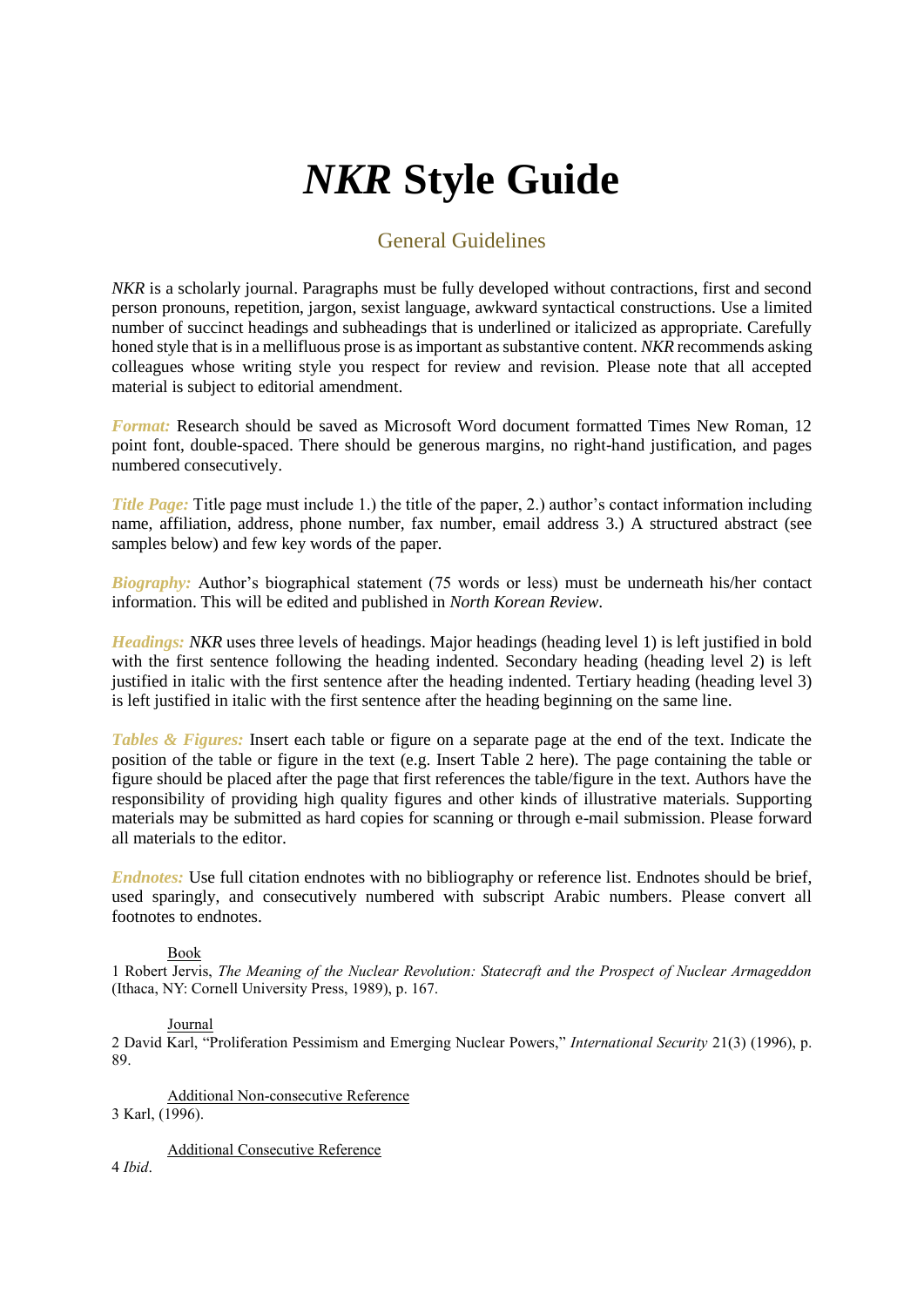#### Website

5 Sangwon Yoon and David Lerman, "Hagel Calls on North Korea to Tone Down Rhetoric," Bloomberg News, April 11, 2013, [http://www.bloomberg.com/news/2013-04-10/south-korea-braces-for-possible-missile-test-from](http://www.bloomberg.com/news/2013-04-10/south-korea-braces-for-possible-missile-test-from-north-today.html)[north-today.html,](http://www.bloomberg.com/news/2013-04-10/south-korea-braces-for-possible-missile-test-from-north-today.html) accessed January 21, 2014.

#### Newspaper Article

6 Andrei Lankov, "Stay Cool. Call North Korea's Bluff," New York Times, April 9, 2013.

#### Footnote

7 The classic optimist-pessimist debate can be found in Scott Sagan and Kenneth Waltz, *The Spread of Nuclear Weapons: An Enduring Debate*, 3d. ed. (New York: W. W. Norton & Company, 2013). For detailed surveys of the literature more generally, see Peter Lavoy, "The Strategic Consequences of Nuclear Proliferation: A Review Essay," *Security Studies* 4(4) (1995), pp. 695–753; and Francis Gavin, "Politics, History and the Ivory Tower-Policy Gap in the Nuclear Proliferation Debate," *The Journal of Strategic Studies* 35(4) (2012), pp. 573–600.

*One File:* Submit the paper as one file in the following order: Title, Abstract, Text, Endnotes, Tables and Figures, and Biographical Statement.

## Structured Abstract

*Article Classification: NKR* categorizes articles into 6 of the following classifications: Research Paper, Viewpoint, Technical Paper, Conceptual Paper, Case Study, and General Review. Please write *one* of the categories in which your paper belongs on the article title page.

The article title page must include a structured abstract with 4-5 of the following subheadings: 1.) Purpose, 2.) Design/Methodology/Approach, 3.) Findings, 4.) Practical Implications, 5.) Originality/Value. The structured abstract, including keywords and article classification, must be 200 words or less.

### Structured Abstract Samples

#### Research Paper I

*Purpose:* Some scholars imprint an academic discipline by their contribution to the manner in which people think and research, namely, by putting forward novel concepts and insights. The purpose of this paper is to examine the impact of Sumantra Ghoshal's work on the study of subsidiaries and multinational enterprises and organizational formats for foreign operations.

*Design, Methodology, Approach*: A bibliometric study on Bartlett and Ghoshal's well-known book *Managing Across Borders: The Translational Solution* is performed to assess its impact in international business (IB) research. The entire record of publications in the top leading IB journal, Journal of International Business Studies (JIBS), is examined.

*Findings:* Theoretically supported, Ghoshal's work was keenly influenced by his corporate experiences and his constant questioning of the dominant theories and assumptions. The analyses in this paper show the impact of the work on the "transnational solution", namely, on the understanding of multinationals and subsidiaries, thus being one of the most notable contributions for IB research over the past 20 years.

*Practical Implications*: Useful for graduate students and in writing a literature review, this paper presents an interesting manner to examine a scholar's and a theory's impact on a discipline.

*Originality, Value*: This paper presents an extensive bibliometric analysis of research published over a time-span of 22 years in international business studies.

#### Research Paper II

*Purpose*: While many studies on institutional environment have primarily focused on the influence of the host country environment, limited insights have been offered on how the different dimensions of home institutions affect firm internationalization. This paper aims to fill this gap by